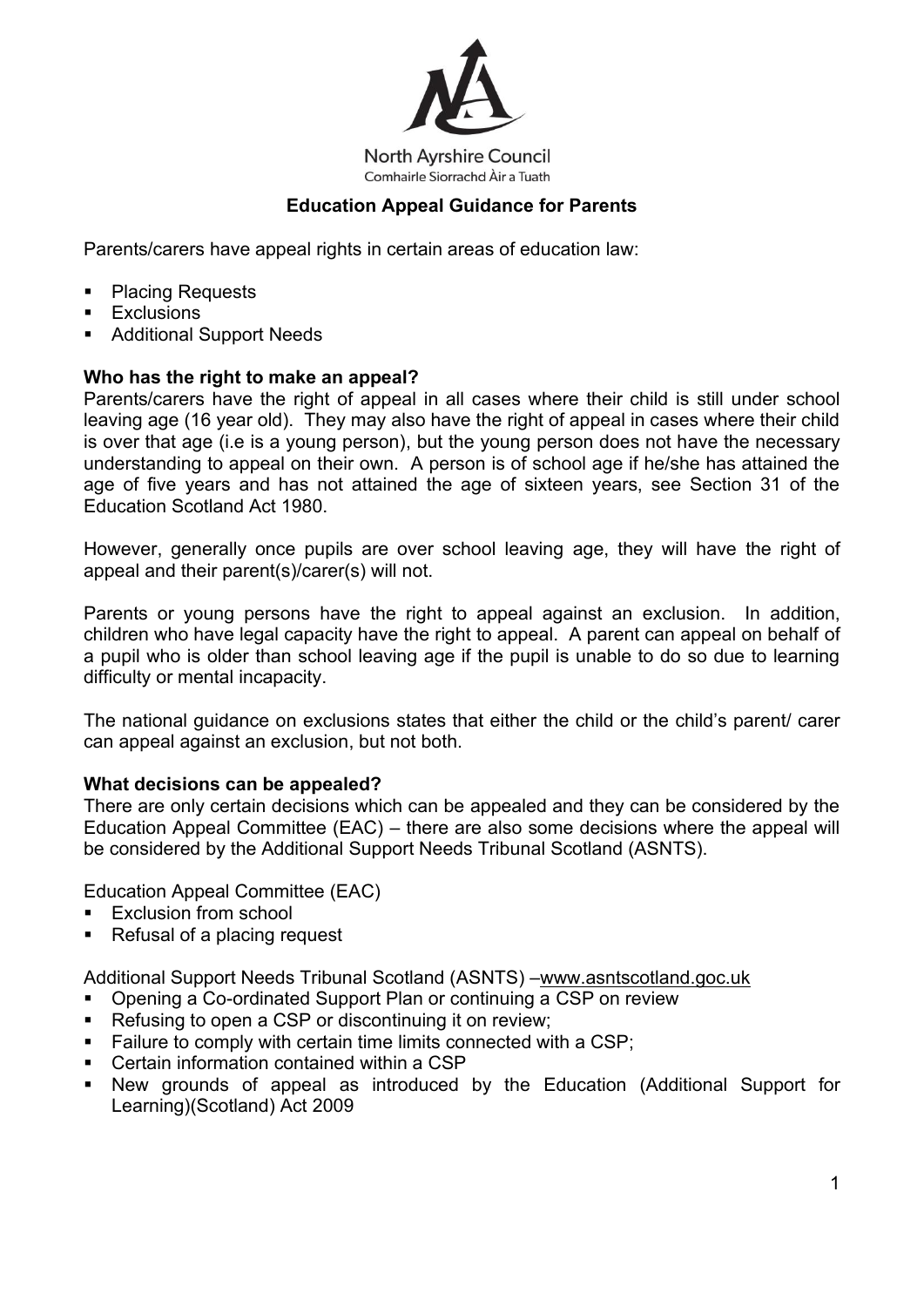## **Where do appeals go?**

Exclusion appeals and most appeals against placing request refusals are heard by the education appeal committee, with a further right of appeal to the Sheriff. Appeals against attendance order are heard by the Sheriff.

Appeals in relation to Co-ordinated Support Plans (Including some placing request appeals) are heard by the Additional Support Needs Tribunal Scotland. The ASNTS can hear some exclusion appeals if the alleged ground of exclusion is disability discrimination under the Equality Act 2010.

There is some overlap here as parents have a choice between appealing an exclusion to the EAC or to the ASNTS on the grounds of disability discrimination.

\*The ASNTS website will provide information on the rules and procedures relating to the hearings undertaken by that organisation – see www.asntscotalnd.gov.uk

#### **Education Appeal Committee (EAC)**

Appeals about most placing requests and all exclusions are heard by an Education Appeal Committee.

An appeal committee set up under section 28D (1) of the Education (Scotland) Act 1980 shall be constituted in accordance with Schedule A1.

An appeal committee will consist of 3, 5 or 7 members nominated by the authority from among persons appointed by the authority under Schedule A1; and sufficient persons may be appointed to enable 2 or more appeal committees to sit at the same time.

As it is important that appellants have confidence that they will receive a fair hearing from an appeal committee, care is taken to avoid any choice of members that may give rise to a conflict of interest. The appeal committee members are reminded that the appeal committee is an independent committee and should act impartially. Hearings are conducted in accordance with the requirements of natural justice and human rights legislation and in as informal an atmosphere as is compatible with the importance of the hearing.

#### **Membership of the Education Appeal Committee**

Schedule A1 (3) of the Education (Scotland) Act 1980

The persons appointed to sit as members of an EAC shall comprise

- Elected Members
- Parents of children currently of school age (and traditionally drawn from Parent Councils)
- Persons who in opinion of the authority have experience in education; or are acquainted with the educational conditions in the area of the authority

However, no person employed by the authority as director of education or in an administrative or advisory capacity as respects the discharge of their education functions will sit as a member.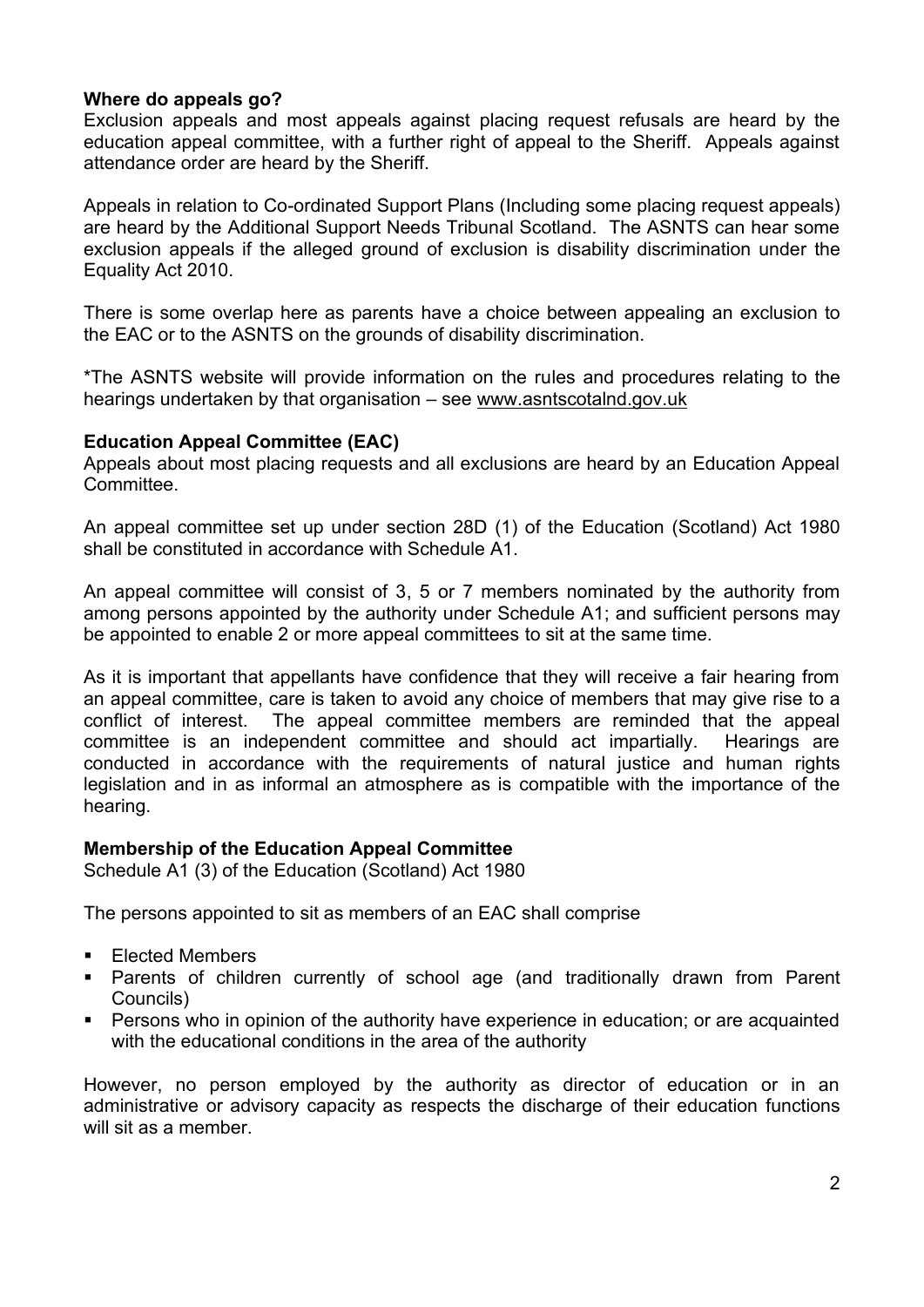Similarly, whilst there is no requirement to have an Elected Member on every EAC, there is a requirement that where Elected Members are on the panel, they will not form a majority on the EAC.

In North Ayrshire, the committee comprises two lay representatives (drawn from a pool of 9) and one (Elected Member from a pool of 4).

## **Clerk to the Committee**

Each appeal committee will have the services of a clerk. The clerk is an appropriate officer of North Ayrshire Council and is responsible for arranging the hearings and circulation of papers. They are an employee who in the course of their employment by the local authority, do not deal with the admission of children to school, the exclusion of children or children with special educational needs. The clerk is responsible for the production of a record of the hearing. If the committee withdraw or invite the parties to do so when they wish to consider their decision, the clerk will remain with the committee but only for the purpose of offering advice on procedure.

The clerk may be called on to give advice on procedure to the appeal committee during the course of the hearing and when they retire to consider a decision.

The clerk of North Ayrshire Council is located at Cunninghame House, Irvine KA12 8EE, telephone number is 01294 324131.

## **Procedures before Notice of Appeal**

Placing requests can be made and decisions appealed during term time. The Council's admissions procedures ensure that the point of appeal is not until all other means of settlement have been exhausted. The Council seeks to arrange our timescale so that notices of appeal will be lodged well before customary holiday periods in order that all appeals for the following school session are normally heard and decided before the beginning of that session.

The notice of a final decision not to uphold an appeal relating to parental preference, exclusion or additional support needs cases will be accompanied by information in simple terms on how an appeal can be made about this decision.

#### **Notice of Appeal**

A placing request appeal must be lodged by the appellant with the appeal committee within twenty eight days of receipt of the decision. The appeal committee have power, on good cause being shown, to hear appeals which have not been made timeously. In the case of appeals against exclusions, there is no time limit for appeals to the appeal committee.

#### **Acknowledgement of Appeal**

Within five working days of receipt of a reference to the appeal committee, the appeal committee must issue an acknowledgement of it and give notification of it to the education authority.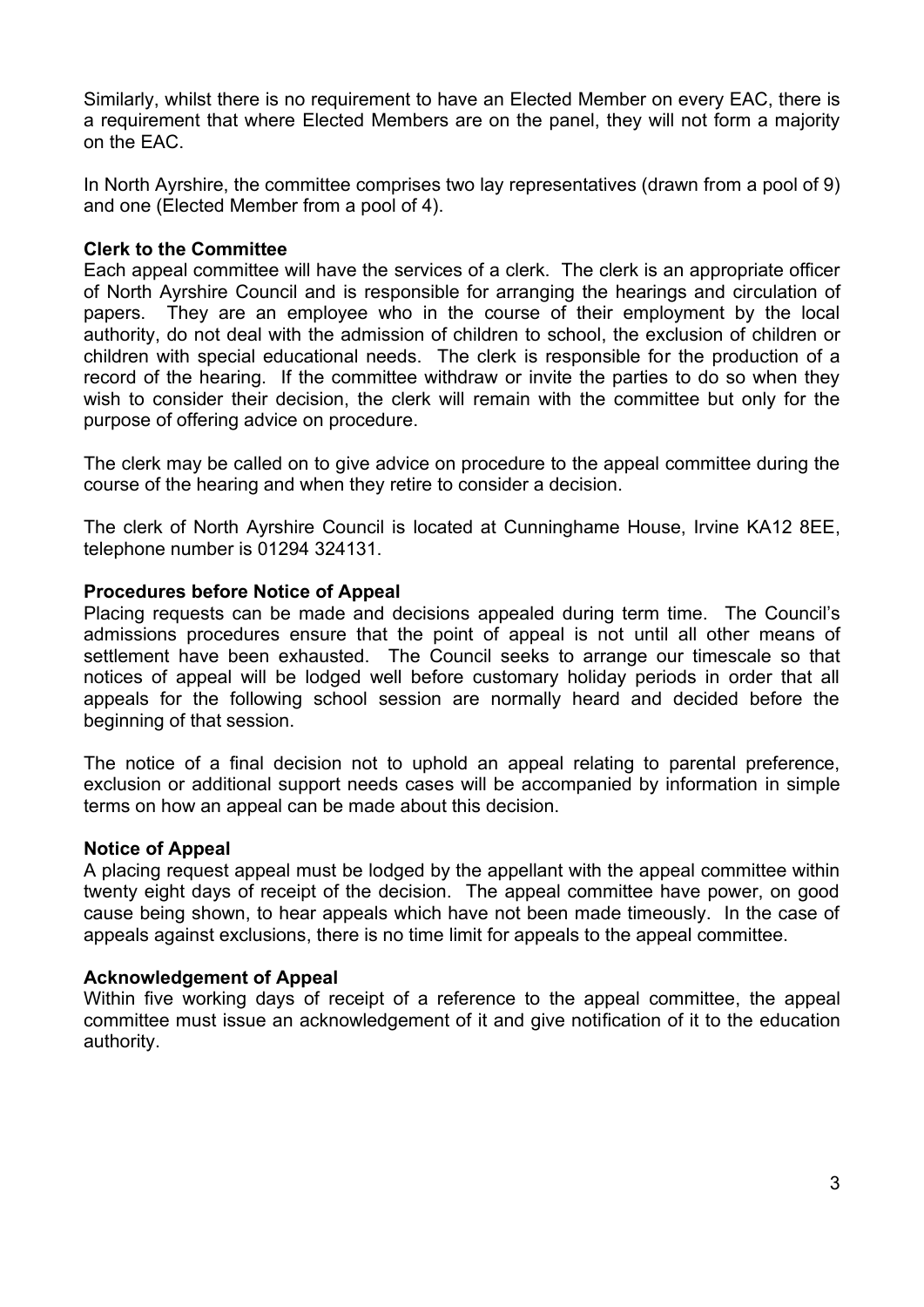# **Hearings**

An appeal committee must afford the appellant an opportunity of appealing and making representations and in all cases a time and place of hearing must be appointed. The notification to be given to an appellant will include a statement as to his/her rights:

- to appear or to be represented at the hearing, for example by a lawyer or a relative or friend;
- $\bullet$  to be accompanied at the hearing by up to three friends including the person (if any) representing the appellant;
- to lodge written representations; and
- to allow the presentation of his/her case to rest on written representations if any, lodged by him/her or on his/her behalf.
- that a hearing may proceed in the absence of the appellant
- that the education authority will be represented at the hearing

Appeals must be heard in private but any of the following persons may be present as observers (the first four by permission of the chairman and the fifth by right):

- a member of the education authority
- the Executive Director (Education and Youth Employment) of the education authority or any person representing him/her
- a panel member who would benefit for training purposes from attending
- a member of Education Scotland (previously Her Majesty Inspectorate of Schools)
- a member of the Administrative Justice & Tribunals Council or its Scottish Committee

The procedure at the hearing is as follows:

- presentation of the case for the education authority
- questioning by the appellant
- questioning by the appeal committee
- case for the appellant
- questioning by Education and Skills
- questioning by the appeal committee
- summing up by the education authority
- summing up by the appellant

However, the chair of the committee has ultimate control over the procedure followed – members are also allowed to put questions to anyone giving evidence at the hearing.

#### **Factors that may be taken into consideration when reaching a decision in placing request cases**

It is for the education authority to satisfy the committee that the duty to place the child in the school preferred does not apply because one or more of the following grounds exists or exist when the appeal is heard;

- would make it necessary for the authority to take additional teaching staff into employment;
- would give rise to significant expenditure in extending or altering the school's accommodation or facilities;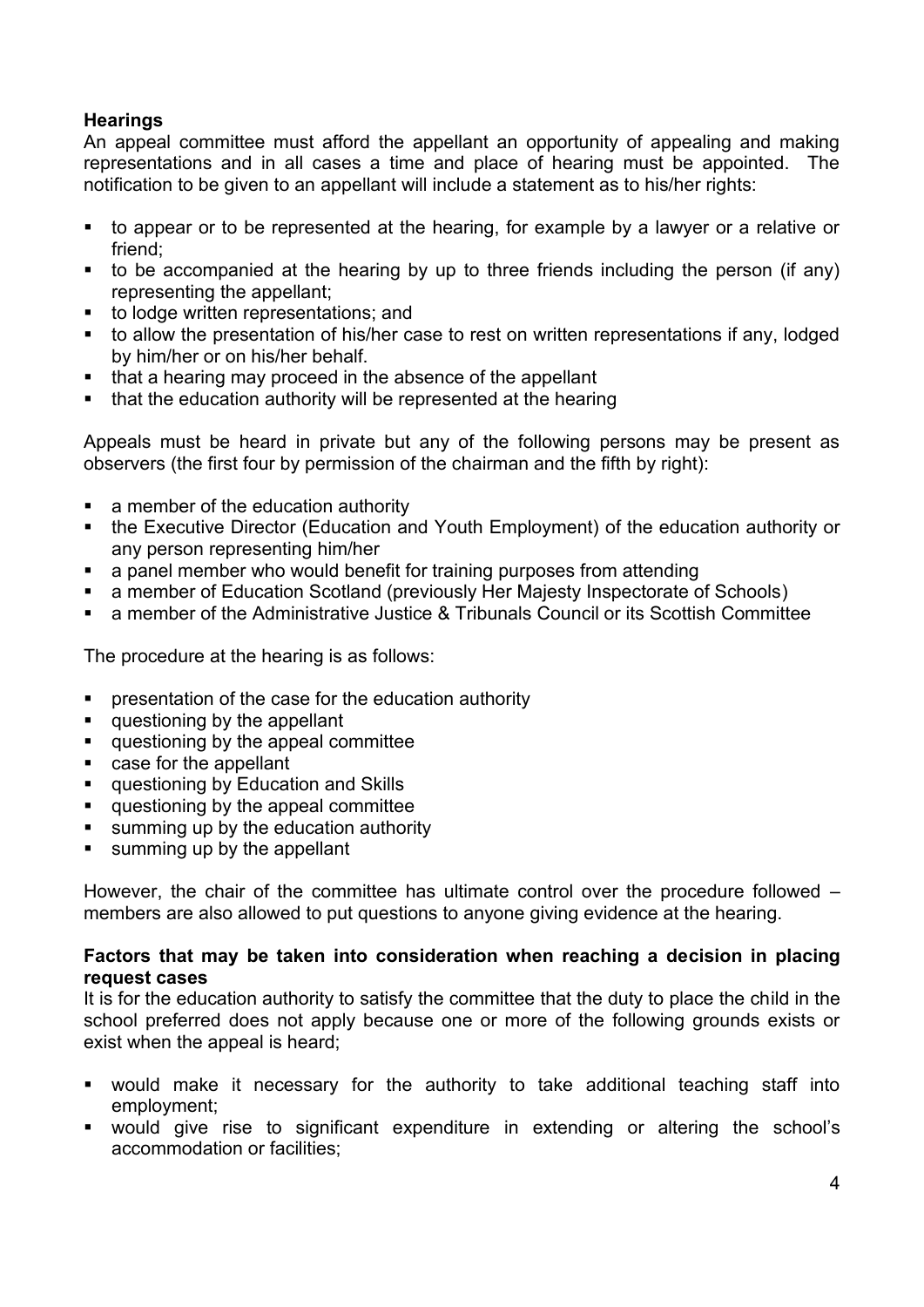- would be seriously detrimental to the continuity of the child's education:
- would be likely to be seriously detrimental to order and discipline in the school or the educational wellbeing of the pupils there;
- would prevent the education authority from retaining reserved places at the specified school, for pupils likely to move into the catchment area of the school;
- **E** if the education normally provided at the specified school is not suited to the age, ability or aptitude of the child;
- if, where the specified school is a special school, the child does not have special educational needs requiring the education or special facilities normally provided at that school;
- if placing your child in your choice of school would mean significant costs on changing the accommodation;
- **E** if the school is a special school and the education authority would be in breach of its duty to provide mainstream education by placing your child there;
- assuming that pupil numbers remain constant, make it necessary, at the commencement of future stage of the child's primary education, for the education authority to elect either to create an additional class (or an additional composite class) in the specified school or to take an additional teacher into employment at that school;
- where the placing request has the consequence that the capacity of the school would be exceeded in terms of pupil numbers.

The burden of proof in all hearings rests with the authority. The onus is on the authority to ensure that they have applied the correct legal test for placing request refusal and exclusion.

#### **Decisions**

The chairman or the appeal committee will inform the appellant and the authority whether the committee propose to notify their decision with the reason for it in writing at the conclusion of the hearing or at some time after that conclusion. If the appellant is not present or represented at the hearing, then immediate written notification of a proposal to defer the decision must be given to the appellant. Deferral is not the only option available to an appeal committee, they can decide to consider the appeal and reach a decision in the absence of an appellant.

Where the appeal committee do not announce their decision at the end of a hearing, they should notify their decision and their reasons for that secession in writing within fourteen days. Where appropriate, they must inform the appellant of any right of appeal to the sheriff and the time limit applicable.

#### **Record of Proceedings of an Appeal Committee**

The clerk of the appeal committee will keep notes of the proceedings, the attendance, the voting, the decisions and the reasons for the decisions. Such documents will not be public. In deciding how long to keep any notes the clerk will take into account the Freedom of Information policy of the local authority.

A brief Minute of the meeting will be published, but will not contain any information which might identify the appellant.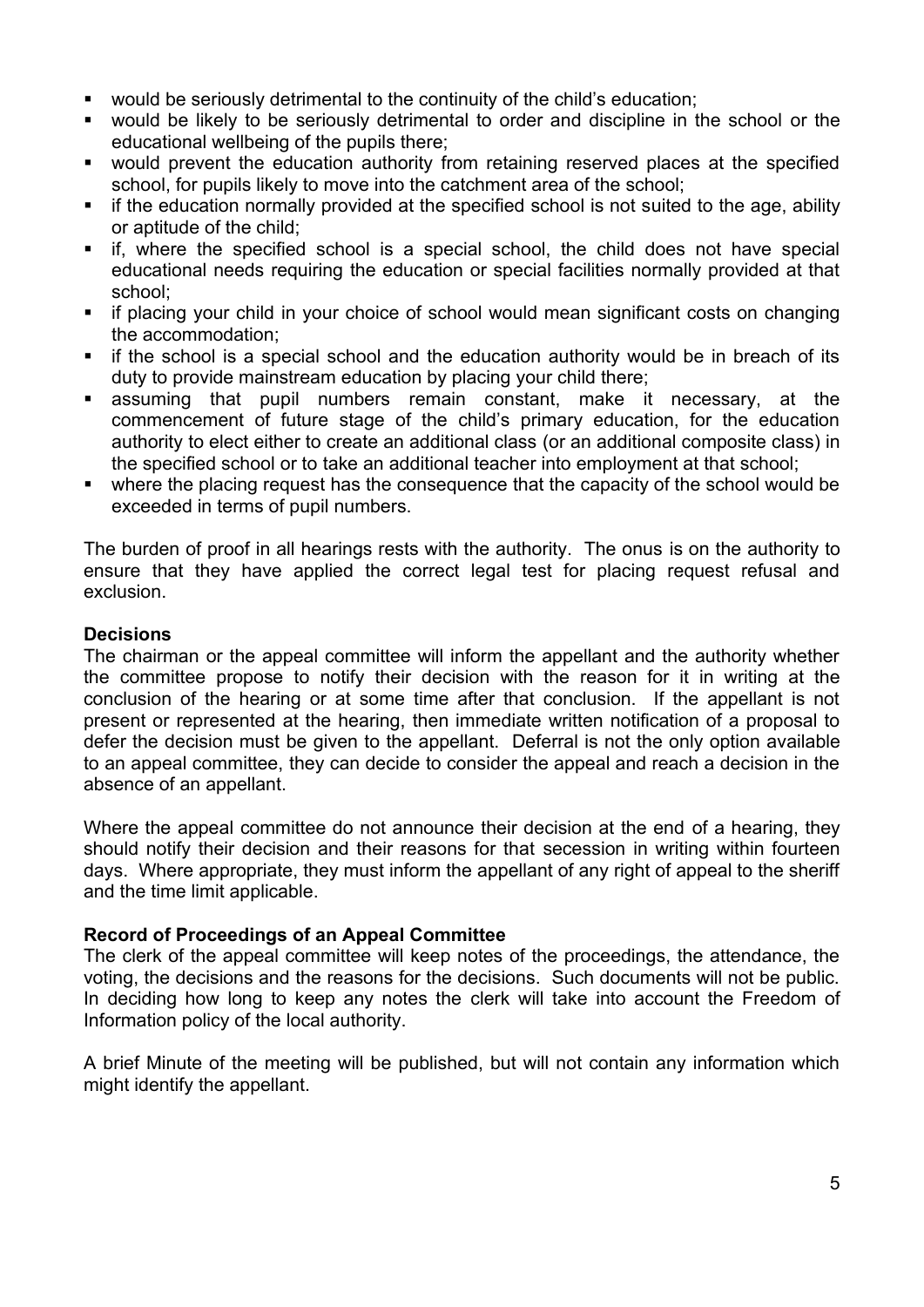## **Useful Publications**

COSLA Revised code of practice for the constitution and procedures of education appeal committees in Scotland – Published July 2001. The Clerk should be able to provide a copy of this Code on request.

A-Z of Scots Education Law a Guide for Parents 3rd Edition ISBN978-011-497346-9

Scottish Executive circular 1/2001 Placing Requests for School age Children – <http://www.scotland.gov.uk/publications>

Scottish Committee of the Council on Tribunals Special Report on Education Appeal Committees in Scotland [www.ajtc.gov.uk](http://www.ajtc.gov.uk/)

Scottish Government circular 8/2003 Exclusion from Schools in Scotland: guidance to Education Authorities<http://www.scotland.gov.uk/publications>

Scottish Government: A guide for parents on Choosing a School and the placing request system, November 2010 – [http://www.scotland.gov.uk](http://www.scotland.gov.uk/)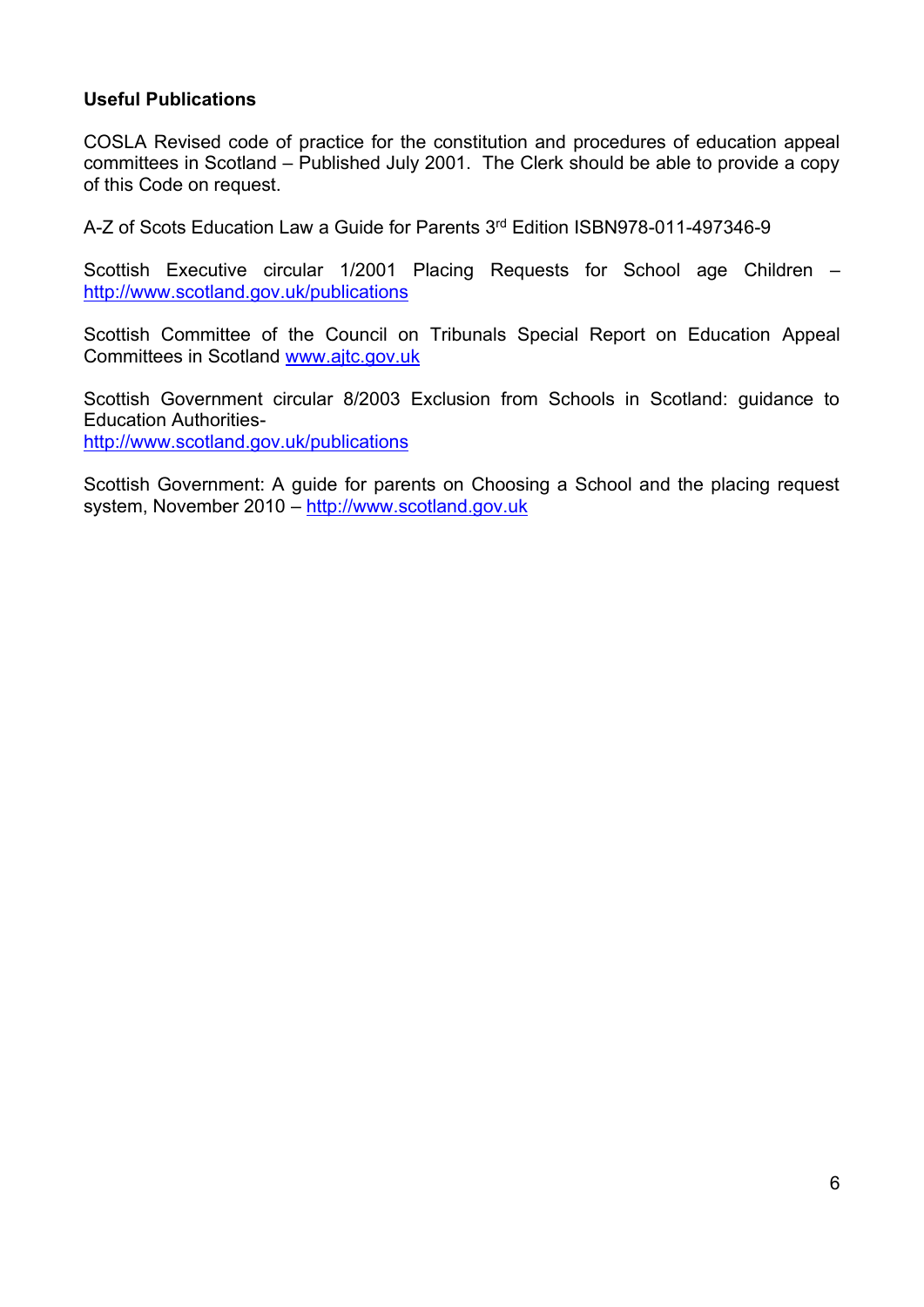# **Useful Organisations**

| 5 <sup>th</sup> Floor<br><b>Highlander House</b><br>58 Waterloo Street<br>Glasgow<br><b>G27DA</b>                             | <b>Additional Support Needs Tribunals for Scotland</b>            |          |                         |  |  |
|-------------------------------------------------------------------------------------------------------------------------------|-------------------------------------------------------------------|----------|-------------------------|--|--|
|                                                                                                                               | Telephone: 0845 120 2906                                          | Website: | www.asntscotland.gov.uk |  |  |
| <b>Citizen Advice Scotland</b><br><b>Spectrum House</b><br>2 Powderhall Road<br>Edinburgh<br>EH74GB                           |                                                                   |          |                         |  |  |
|                                                                                                                               | Telephone: 0131 550 1000                                          | Website: | www.cas.org.uk          |  |  |
| <b>Council of Europe</b><br>France                                                                                            | <b>European Court of Human Rights</b><br>F-67075 Strasbourg Cedex |          |                         |  |  |
|                                                                                                                               | Telephone: +33 (0)3 88 41 20 18                                   | Website: | www.echr.coe.int        |  |  |
| <b>Independent Special Education advice (Scotland)</b><br>164 High Street<br><b>Dalkeith</b><br>Midlothian<br><b>EH22 1AY</b> |                                                                   |          |                         |  |  |
|                                                                                                                               | Telephone: 0131 454 0144                                          | Website: | www.isea.org.uk         |  |  |
| <b>Law Society of Scotland</b><br>26 Drumsheugh Gardens<br>Edinburgh<br>EH <sub>3</sub> 7YR                                   |                                                                   |          |                         |  |  |
|                                                                                                                               | Telephone: 0131 226 7411                                          | Website: | www.lawscot.org.uk      |  |  |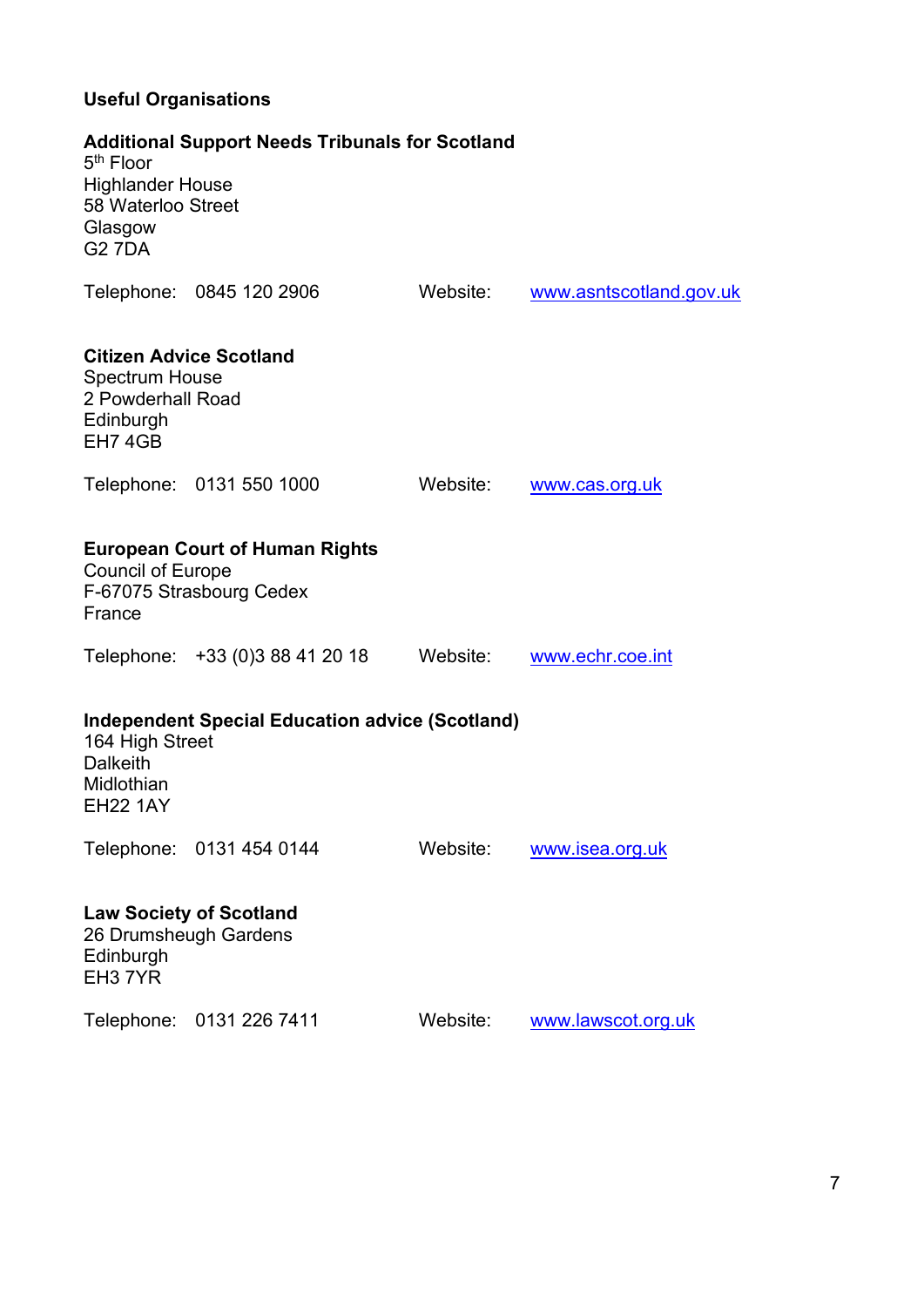## **Scottish Government Learning Directorate**

Victoria Quay Edinburgh EH6 6QQ

|                                                                | Telephone: 0131 556 8400 | Website: | www.scotland.gov.uk |
|----------------------------------------------------------------|--------------------------|----------|---------------------|
| <b>Enable</b><br>146 Argyle Street<br>Glasgow<br><b>G2 8BL</b> |                          |          |                     |
|                                                                | Telephone: 0300 0200 101 | Website: | www.enable.org.uk   |